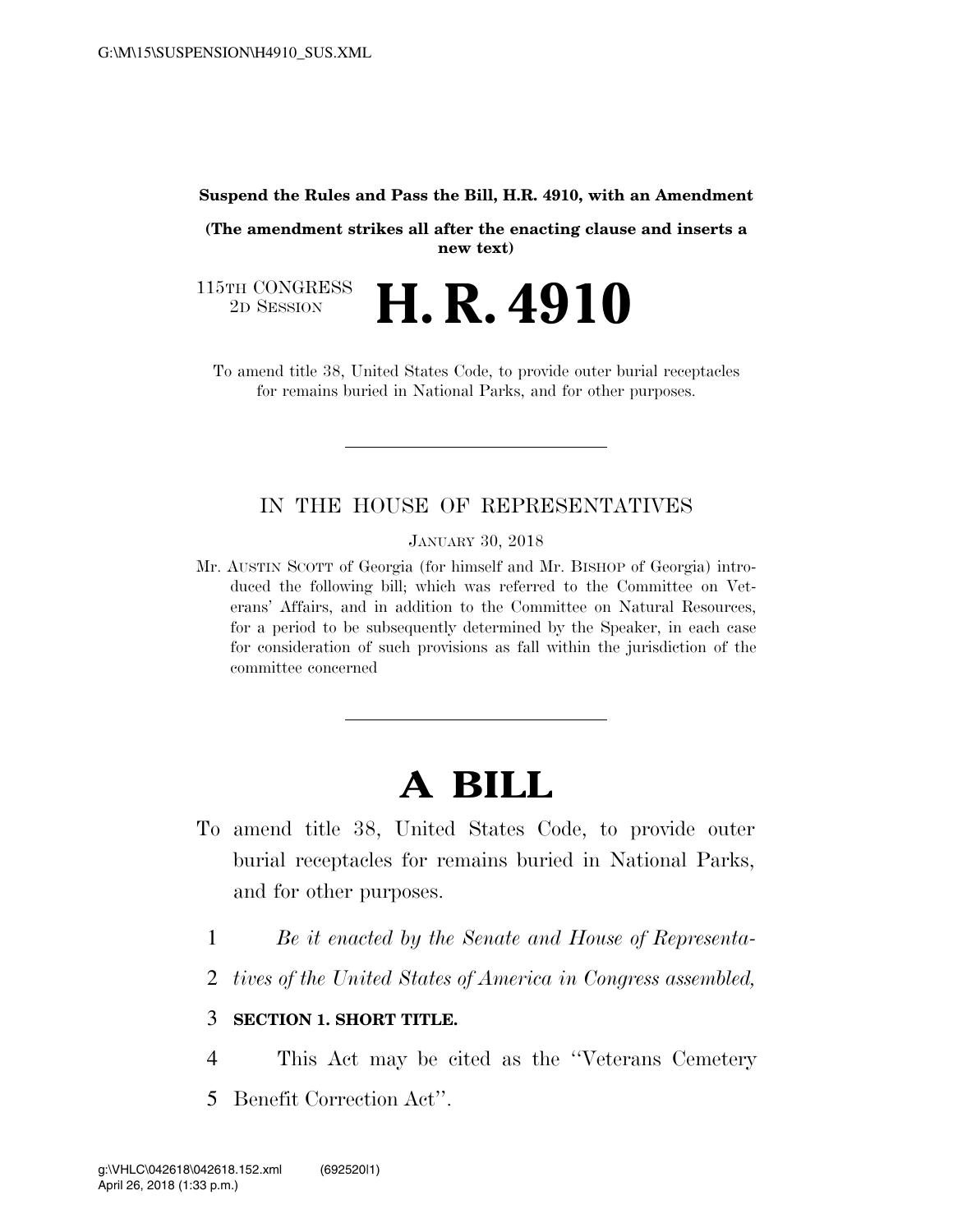| 1              | SEC. 2. PROVISION OF OUTER BURIAL RECEPTACLES FOR        |
|----------------|----------------------------------------------------------|
| $\overline{2}$ | REMAINS BURIED IN NATIONAL PARKS.                        |
| 3              | Section $2306(e)$ of title 38, United States Code, is    |
| $\overline{4}$ | amended—                                                 |
| 5              | $(1)$ in paragraph $(1)$ —                               |
| 6              | (A) by inserting " $(A)$ " before "The Sec-              |
| 7              | retary of Veterans";                                     |
| 8              | $(B)$ in subparagraph $(A)$ , as designated by           |
| 9              | subparagraph $(A)$ of this paragraph, by striking        |
| 10             | "The Secretary of the Army" and inserting the            |
| 11             | following:                                               |
| 12             | "(B) The Secretary of the Army"; and                     |
| 13             | (C) by adding at the end the following new               |
| 14             | subparagraph:                                            |
| 15             | "(C) The Secretary of the Interior shall provide an      |
| 16             | outer burial receptacle for each such a grave in an open |
| 17             | national cemetery administered by the National Park      |
| 18             | Service.";                                               |
| 19             | $(2)$ in paragraph $(2)$ —                               |
| 20             | (A) by striking "or in the Arlington Na-                 |
| 21             | tional Cemetery" and inserting ", in the Arling-         |
| 22             | ton National Cemetery, or in a national ceme-            |
| 23             | tery administered by the National Park Serv-             |
| 24             | ice"; and                                                |

April 26, 2018 (1:33 p.m.) g:\VHLC\042618\042618.152.xml (692520|1)